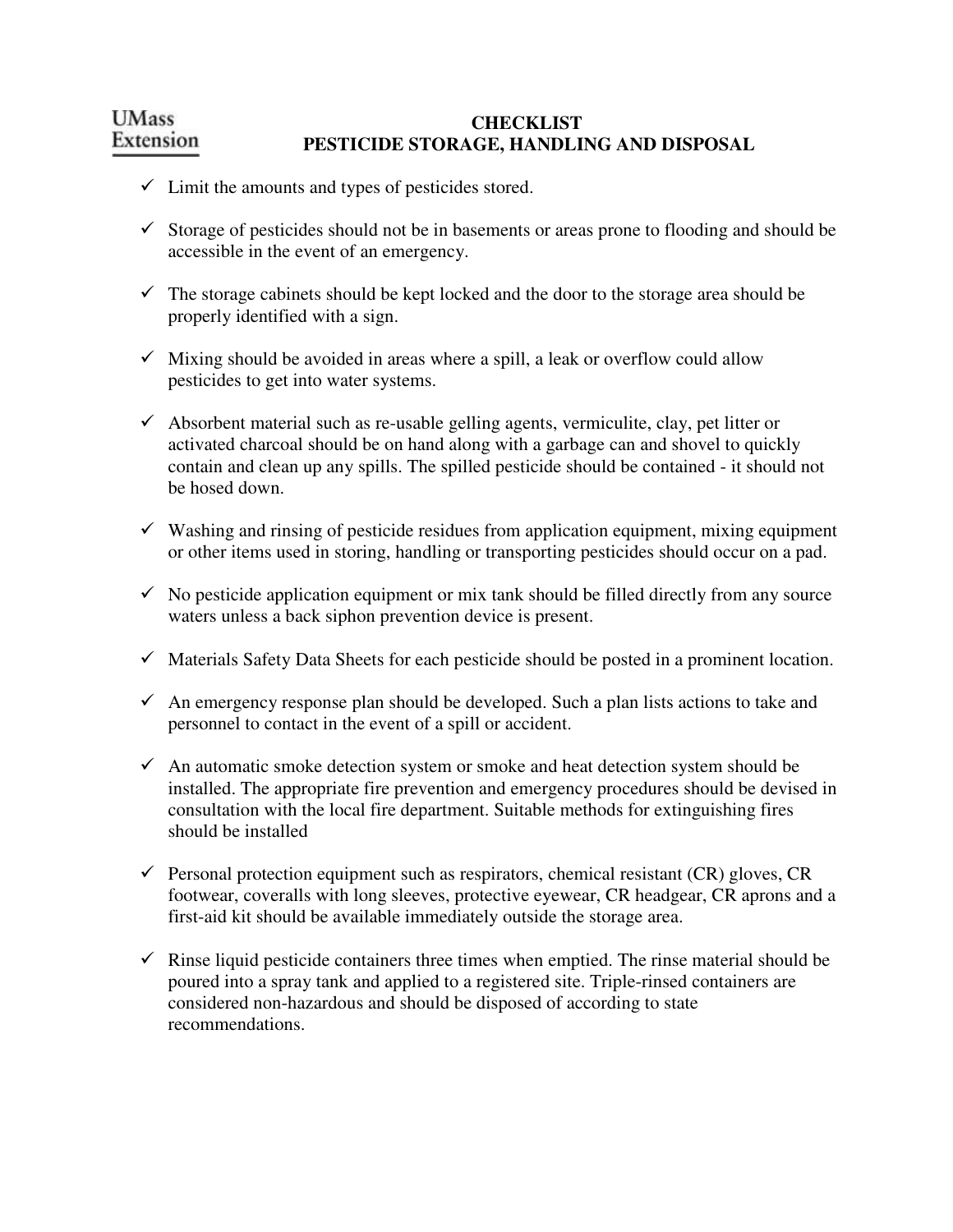# **PESTICIDE STORAGE, HANDLING AND DISPOSAL**

The storage of pesticides is regulated under the **Federal Insecticide, Fungicide, and Rodenticide Act (FIFRA)** http://www4.law.cornell.edu/uscode/7/ch6schII.html , which governs the sale, distribution and use of pesticides in the U.S. Pesticides are regulated under FIFRA until they are disposed, after which they are regulated under the **Resource Conservation and Recovery Act (RCRA)** http://www4.law.cornell.edu/uscode/42/ch82.html which ensures responsible management of hazardous and nonhazardous waste. Some, but not all, pesticides are regulated as hazardous waste when disposed. The Department of Transportation (DOT) regulates the transport of hazardous materials http://www.phmsa.dot.gov/hazmat . Some, but not all, pesticides are regulated as DOT hazardous materials while in commerce. The Massachusetts Department of Agricultural Resources has developed several guidance documents on storage, mixing and loading. The Department of Environmental Protection (MassDEP) regulates and provides guidance on hazardous waste disposal.

This section contains excerpts from "Pesticide Storage Mixing and Loading guidelines for applicators" http://www.mass.gov/agr/pesticides/waste/docs/mixload\_medlarge.pdf from MDAR. For more information on pesticide storage and disposal see: http://www.mass.gov/agr/pesticides/waste/index.htm

Poorly stored pesticides and improper mixing/loading practices can present a potential risk to our health and to the integrity of the environment. The quality of surface water, groundwater and soil can be degraded in areas where pesticides are stored under inappropriate conditions, improperly mixed and loaded into application tanks and where equipment is washed and rinsed after application. Accidents involving spills or leakages may have serious health and environmental consequences. The purpose of this section is to provide guidance to individuals looking for information on appropriate techniques and approaches for the mixing, loading and storage of pesticides. It is important to remember that mixing, loading and storage needs will vary greatly from situation to situation and site to site. No document could specify exactly what approach should be taken in each situation. As such, it should be kept in mind that this document is intended as general guidance only. These recommendations are designed to assist pesticide users in managing their storage areas and conduct their mixing/loading operations in ways that will help minimize exposure to pesticides and reduce the risks to public health and the environment. These are not intended to be regulations and are not enforceable by any state or local agency.

## **Pesticide Storage**

Safety is the key element in pesticide storage. The safest approach to any pesticide problem is to limit the amounts and types of pesticides stored. It is also important that the storage facility (cabinet, room, building, etc.) can be locked and can limit access to only those individuals who are properly trained in the use of pesticides.

## **Selecting a Storage Location**

An existing or proposed area should be carefully evaluated to determine its suitability for pesticide handling and storage. In particular the potential harm to human health and the environment due to spills, contaminated runoff or fires should be assessed. Pesticide storage should be restricted to a first story room or area which as direct access to the outside (according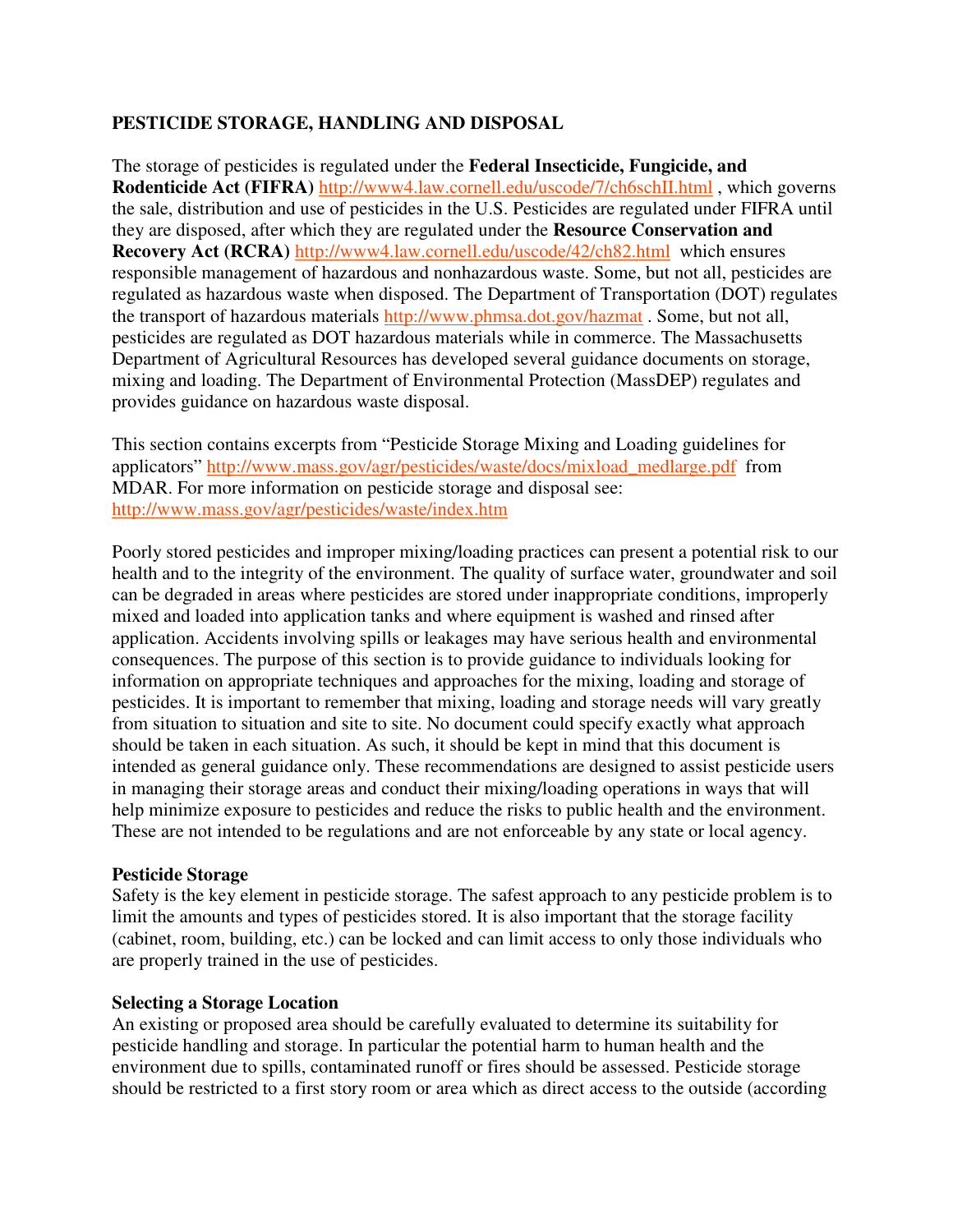to the Board of Fire Prevention). Pesticides cannot be stored in basements. Pesticides should not be stored outdoors.

If possible, the area should be located at least four hundred feet (preferably down hill or down gradient) from any public or private drinking water supplies and two hundred feet (preferably down hill or down gradient) from surface water. Separation from water resources should be greater in areas of sandy soil or fractured bedrock. Storage sites should not be located in areas prone to flooding. Runoff from adjacent areas resulting from a 25 year 24 hour storm should be diverted around the facility. The site location should be accessible in the event of an emergency situation. The pesticide storage area should be located away from direct sunlight, freezing temperatures and extreme heat.

Where practical, the mixing area should be located close to the storage facility to minimize the distance that chemicals are carried. Consideration should also be given to the additional area required by a mixing pad when selecting the site for storage.

Pesticides should be stored away from fertilizer, food, feed, potable water supplies, veterinary supplies, seeds and personal protective equipment to avoid contamination.

## **Storage Practices**

The storage area should be properly identified with signs such as, "Pesticide Storage Area." In addition, a NFPA Hazardous Rating Placard (http://www.nfpa.org/faq.asp?categoryID=928) should be posted at entrances to the pesticide storage facility. These ratings are located in the Material Safety Data Sheets. Emergency responders will be able to make an assessment on how to respond to an incident (spill, fire, etc.) based on this placard.



A list (inventory) of the products being stored should be posted on the outside of the storage facility. It is also a good idea to have Material Safety Data Sheets for stored pesticides available in a location adjacent and/or outside of the storage facility.

Pesticides should be stored in accordance with their label requirements in their original container with the label clearly visible. Unless otherwise indicated on pesticide labels, temperatures in the storage area should be kept between 40F and 100F.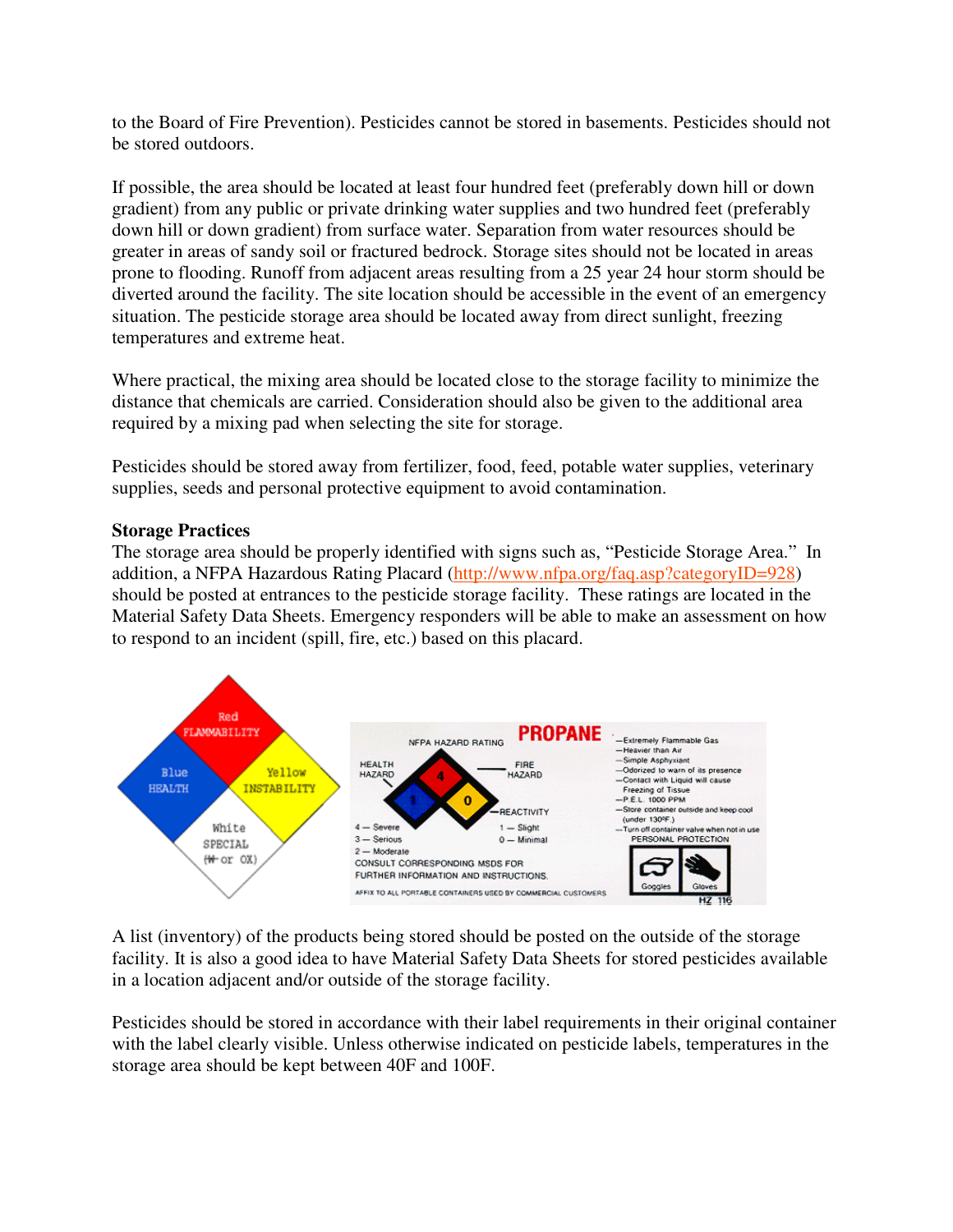They should always be kept off the ground to prevent the accumulation of water in or under the containers.

Separation of pesticides by hazard and function is essential. Flammable pesticides should be stored separately from non-flammable pesticides, in a fire proof cabinet for example. Fungicides, herbicides and insecticides should be stored in separate locations of the storage area to prevent cross contamination and accidental misuse.

Dry pesticides should be stored separately from liquid pesticides to avoid wetting from spills. Particular care should be taken if storing phenoxy herbicides (such as 2,4-D and MCPA) due to their volatility. Pesticides shall not be stored in the same place as ammonium nitrate fertilizer (according to the Board of Fire Prevention).

Exposure to sunlight can cause chemical breakdown. Pesticides should not be stored in front of windows, unless the windows are covered. Extremes in temperatures can also lead chemical breakdown of stored pesticides. Because shelf life is difficult to predict, pesticides should not be stored longer than two years and therefore the purchase date can written on the pesticide container.

## **Storage of Medium Quantities of Pesticides Inside an Existing Building**

For storage of medium quantities (less than 500 pounds or 220 gallons) of pesticides inside an existing building, metal cabinets work well. Metal cabinets should be double walled and constructed with 18-gauge sheet metal. Steel cabinets for storing hazardous materials such as pesticides are available commercially in different dimensions of various capacities. Capacities range from one gallon cans to five gallon cans and fifty five gallon drums. Frequently, cabinets feature built in secondary containment systems such as deep, leak-proof sumps. Wooden cabinets can also be used but should be constructed from 1" thick exterior grade plywood and finished with a chemically resistant product that permits easy cleanup. Shelves can be wooden (if finished with a chemically resistant product) or metal. The door sill to the cabinets should be high enough -at least 5"- to contain up to 5 gallons of spilled liquid. The cabinets should be locked at all times and identified as a place of pesticide storage. The cabinets should be located along an outside wall in an area away from extreme heat or freezing.

In the absence of cabinets, storage containers can be placed on impermeable shelves (steel or painted wood) with a lip to catch minor spills or leaks. Storing the containers in plastic leak proof trays to contain any leaks is recommended. Other options include spill containment pallets or floor pallets. Access should be unimpeded. Leaks should be detectable. If containers are in danger of leaking, they should be placed in an oversized plastic container or plastic lined (leak proof) cardboard box with vermiculite or other non flammable absorbent material for spill protection. Flammable pesticides should be stored separately from non-flammable pesticides in a fire proof cabinet.

For information on storage facilities for **large quantities of pesticides**, mixing/loading pads and other details see: Pesticide Storage Mixing and Loading guidelines for applicators, http://www.mass.gov/agr/pesticides/waste/docs/mixload\_medlarge.pdf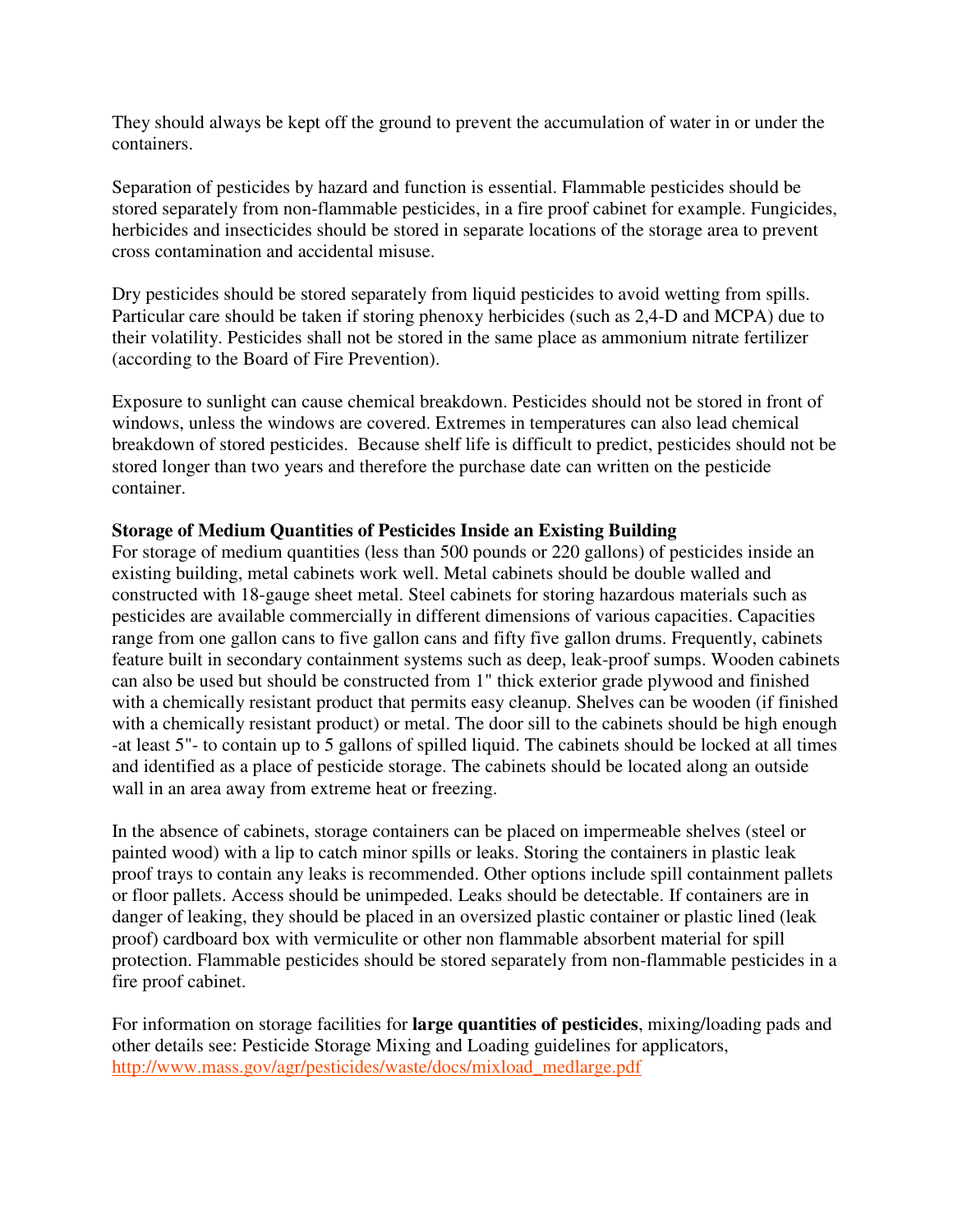#### **Pesticide Mixing and Loading Sites**

Mixing should be avoided in areas where a spill, a leak or overflow could allow pesticides to get into water systems. The mixing and/or loading of pesticides should not occur within four hundred feet of any private or public drinking water supply or two hundred feet of surface water. No pesticide application equipment or mix tank should be filled directly from any source waters unless a back siphon prevention device is present. Mixing should not occur on gravel or other surfaces that allow spills to move quickly through the soil.

Appropriate personal protective equipment (PPE) should be worn before opening a pesticide container. The label should be checked for Agricultural Use Requirements. PPE should include chemical resistant gloves and front protection such as a bib top apron made of butyl, nitrile, or foil laminate material. A face shield, shielded safety glasses or goggles should be worn. When pouring any pesticide from its container, container and pesticide should be kept below face level. A respirator will ensure protection against dusts or vapors. A tank should never be left unattended while it is being filled. If the pesticide user should splash or spill pesticides on his person, he should stop the operation, wash thoroughly with a mild liquid detergent and water, put on clean PPE and clean up the spill.

#### **Guidelines for Mixing Safely**

- Obtain the proper training before mixing pesticides. See section on pesticide licensing.
- Wear personal protection equipment specified on the label.
- Mix in a well ventilated area.
- Measure using appropriate scale or measuring cup.
- Ideally your waist should be even with the opening of the tank.
- Pour pesticide down the side of the tank to avoid splashing.
- Make sure you have a solid footing while pouring.
- Do your calculations prior to mixing.
- Mix during daylight hours if possible.
- Water supply is required to have a back flow prevention device - to prevent back flow into the water supply.
- Water should be carefully added to the pesticide mix by pouring down the side of the tank.
- Do not submerge the end of the water supply hose into the pesticide mix as it could back siphon. Pipe or hosing should be suspended over the opening of the tank
- Wash gloves before removing them.

All transfers of pesticides between containers, including mixing, loading and equipment cleaning, should be conducted over a spill containment surface designed to intercept, retain and recover spillage, leakage and wash water. Containment needs depend on the quantities of pesticides that are being mixed and loaded. If mixing small quantities, a tarpaulin can be sufficient to contain any spills. Spills can be then cleaned up with an absorbent material. If mixing large quantities regularly, the construction of a mixing/loading pad is an option to consider. The important point to keep in mind, whichever approach is used, is that incidental spills or accidental spills can be contained and cleaned up.

Absorbent material such as re-usable gelling agents, vermiculite, clay, pet litter or activated charcoal should be on hand along with a garbage can and shovel to quickly contain and clean up any spills. The spilled pesticide should be contained - it should not be hosed down. Absorbing materials should be used to soak up the pesticide which can then be shoveled into a leak proof drum. Portable rolls of sorbent materials can be used to contain the spill while the spill is soaked up.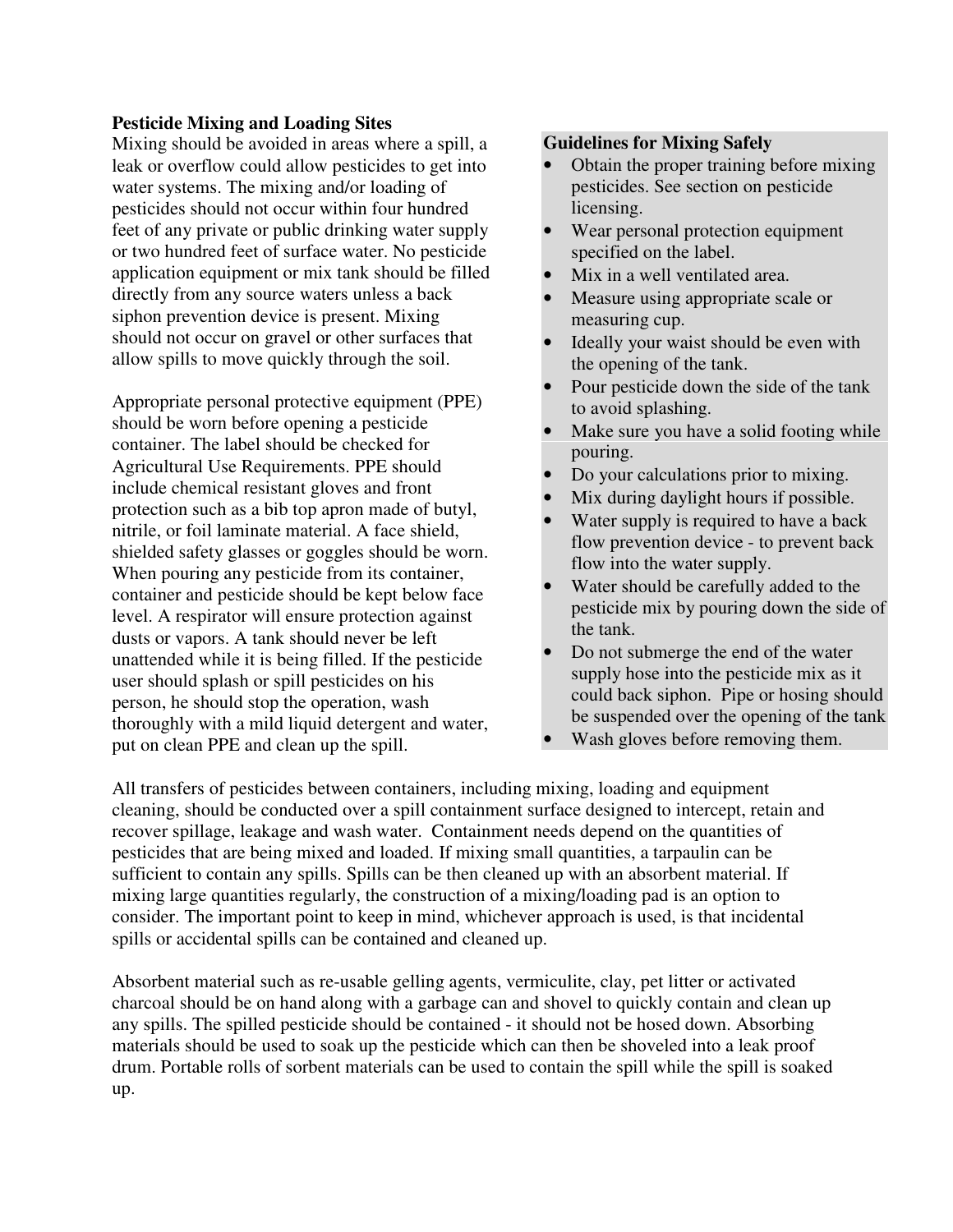#### **Washing and Rinsing Operations**

Washing and rinsing of pesticide residues from application equipment, mixing equipment or other items used in storing, handling or transporting pesticides should occur on a pad. In order to reduce the need to frequently wash the application equipment and to avoid cross contamination, application equipment should be dedicated for use for certain types of pesticides. For example, if a backpack sprayer is used only for applying herbicides it would not necessarily be washed after each use. On the other hand if the backpack sprayer was used to apply both herbicides and insecticides it would be necessary to always clean the equipment to avoid cross contamination.

## **Emergency Response Plan**

An emergency response plan should be developed. Such a plan lists actions to take and personnel to contact in the event of a spill or accident. The plan should begin with a current listing of the pesticides used or stored at the facility and should include the following information:

- Names and quantities of pesticides;
- Location of the property including a map with directions;
- Names, addresses and telephone numbers of the owner and key employees;

• Plan of the facility showing pesticides locations, flammable materials, electrical service, water supply, fuel storage tanks, fire hydrants, storm drains, and nearby wetlands, ponds, or streams; • Location of emergency equipment supplies including breathing equipment and protective equipment; Copies of the emergency response plan should be located near the entrance to the pesticide facility and with business records. Copies should also be given to the local police department and fire department. Contacts should include the following: fire department; police; spill clean up firm; nearest hospital; MDAR Pesticides Program; board of health; owner of the facility. The plan should be available in both English and the language or languages understood by workers if this is not English.

## **Fire Prevention**

An automatic smoke detection system or smoke and heat detection system should be installed. The appropriate fire prevention and emergency procedures should be devised in consultation with the local fire department. Suitable methods for extinguishing fires should be installed, such as the appropriate type and number of fire extinguishers. The number and placement of fire extinguishers should conform with the National Fire Protection Association (NFPA) Standard No. 10. All electrical fixtures and appliances should be non-sparking units approved for use in facilities storing flammable and combustible liquids. In the event of a fire it is frequently more environmentally sound to allow the fire to burn itself out if it can be contained within the area. This avoids the likelihood of pesticides being released into the ground as a result of water being added.

## **Personal Safety**

Personal protection equipment such as respirators, chemical resistant (CR) gloves, CR footwear, coveralls with long sleeves, protective eyewear, CR headgear, CR aprons and a first-aid kit should be available immediately outside the storage area. The first-aid kit should include the following items: adhesive strips, tape, eye pads, gauze bandages and tweezers. The phone number 800-222-1222 for the Poison Control Center should be posted in a prominent location.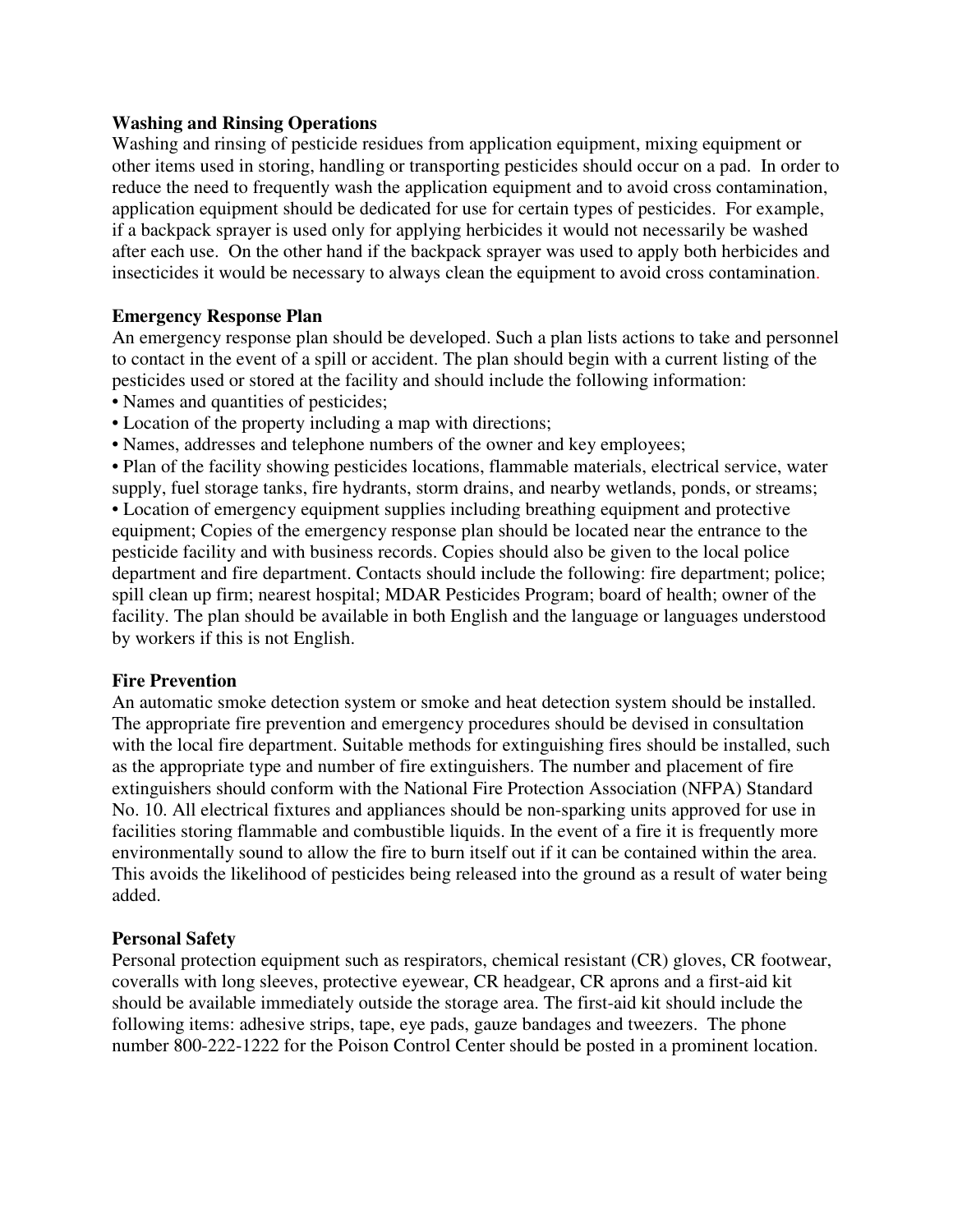It is essential that protective eyewear be worn during mixing/loading. The protective eyewear should consist of safety glasses that provide front, brow and temple protection, goggles or a face shield. Workers should be instructed in the correct procedure for the removal of contaminated clothing. Eye wash stations or portable eye wash bottles should be easily accessed by each person engaged in the operation and should be capable of flushing eyes for a minimum of fifteen minutes. At a minimum, a hose and nozzle should be on hand. Routine wash up facilities, equipped with soap, hand cleanser and single use paper towels should be available near the storage area.

## **Pesticide Spills and other Accidents**

An absorbent material such as re-usable gelling agents, vermiculite, clay, pet litter or activated charcoal should be on hand along with a garbage can and shovel to quickly contain and clean up any spills. All discharges to the environment or spills should be recorded. The records should include the date and time of the incident and the cleanup. The Massachusetts Department of Agricultural Resources must be notified within 48 hours if a pesticide spill leads to pollution.

## **Site Security**

The storage cabinets should be kept locked and the door to the storage area should contain a weather proof sign warning of the existence and danger of pesticides inside. The door should be kept locked. The sign should be visible at a distance of twenty five feet and can contain a notice such as:

## **DANGER PESTICIDE STORAGE AREA, ALL UNAUTHORIZED PERSONS KEEP OUT, KEEP DOORS LOCKED WHEN NOT IN USE**

The sign should be posted in both English and the language or languages understood by workers if this is not English.

## **Pesticide Disposal**

Proper disposal of pesticides and their containers is an important phase of pesticide management. An improperly disposed product can be hazardous to people and the environment. Rinse liquid pesticide containers three times when emptied: fill the containers about one-third full and swish it around. Allow the containers to drain well between each rinse (30 or more seconds). The rinse material should be poured into a spray tank and applied to a registered site. Triple-rinsed containers are considered non-hazardous and should be disposed of according to state recommendations. Never reuse an empty pesticide container. If an empty triple-rinsed container cannot be disposed of immediately, store it in a safe, locked area. Before throwing out powders or granular pesticide containers, be sure to remove all contents from the containers.

Plan ahead in preparing spray mixtures! Mix only the amount of pesticide you need to do the job. Left over spray mixture needs to be applied according to the label instructions. When cleaning equipment be sure rinse water will not collect or contaminate groundwater or surface water.

A pesticide product that can no longer be used according to the label instructions because it is no longer registered (or for some other reason) is considered hazardous waste. Applicators are advised to use pesticides in the same year of purchase and to store pesticides properly in order to avoid the accumulation of unusable pesticide products. For current state regulations on pesticide